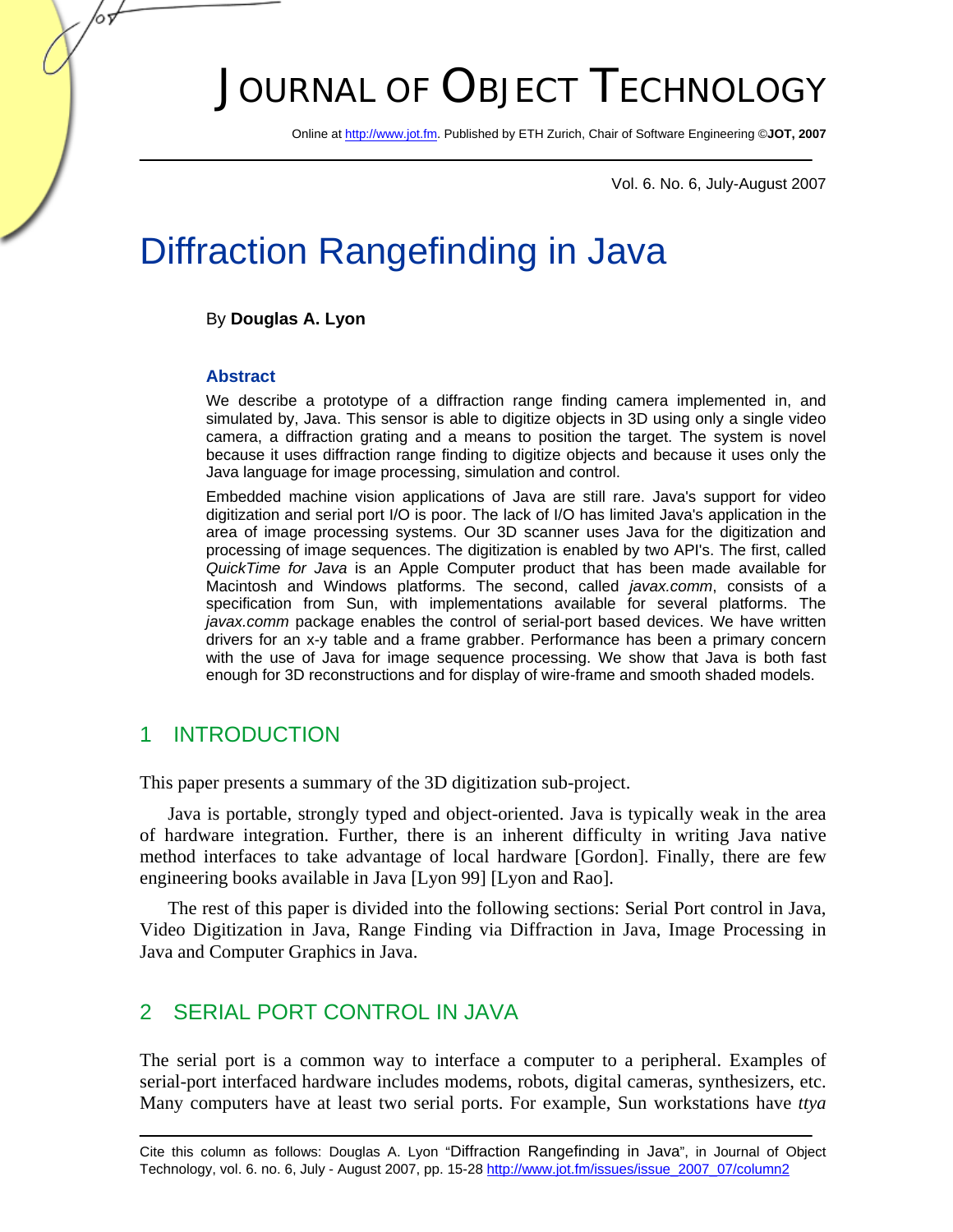and *ttyb*. Wintel systems have *com1* and *com2*. Macintosh computers have a *modem port* and a *printer port*. Sun has an API specification for the support of serial ports, called the *Java Communications API* available from http://java.sun.com/products/javacomm. The new API has not been updated in some time, however.

However, Sun only supplies implementations for Windows and Solaris operating systems. Such two-platform distributions are limited compared with the number of platforms that can run Java today (e.g., Linux, FreeBSD, MacOS, SGI, etc.).

To bridge the technology gap, several third-parties have supplied implementations for the communications API on various platforms. The third party ports typically support only a subset of the communications API, called the *javax.comm* package. An example of using the *javax.com* package to write "atdt5551234" to the serial port follows:

```
import java.io.*; 
import java.util.*; 
import javax.comm.*; 
public class SimpleWrite { 
    static Enumeration portList;
     static CommPortIdentifier portId; 
    static String messageString = "atdt5551234\n";
     static SerialPort serialPort; 
     static OutputStream outputStream; 
     public static void main(String[] args) { 
         portList = CommPortIdentifier.getPortIdentifiers(); 
        while (portList.hasMoreElements()) {
              portId = (CommPortIdentifier) portList.nextElement(); 
              if (portId.getPortType() == CommPortIdentifier.PORT_SERIAL) 
         { 
                  if (portId.getName().equals("COM1")) { 
                  //[1]if (portId.getName().equals("/dev/term/a")) { 
                  //[2]if (portId.getName().equals("modem")) { 
                      try { 
                           serialPort = (SerialPort) 
                              portId.openPort("SimpleWriteApp", 2000); 
                      } catch (PortInUseException e) {} 
                      try { 
                          outputStream = serialPort.getOutputStream(); 
                     \} catch (IOException e) \{ try { 
                           serialPort.setSerialPortParams(9600, 
                              SerialPort.DATABITS 8,
                              SerialPort.STOPBITS<sup>-1</sup>
                              SerialPort.PARITY_NONE);
                      } catch (UnsupportedCommOperationException e) {} 
                      try { 
                           outputStream.write(messageString.getBytes()); 
                      } catch (IOException e) {} 
                 } 
             } 
        } 
     } 
}
```
To test the *SimpleWrite* class, a modem (that understands the "AT" command set) is connected to the serial port. The modem responds to the command "ATDT5551234" by performing a touch-tone dial to the number "5551234". Modems with a speaker typically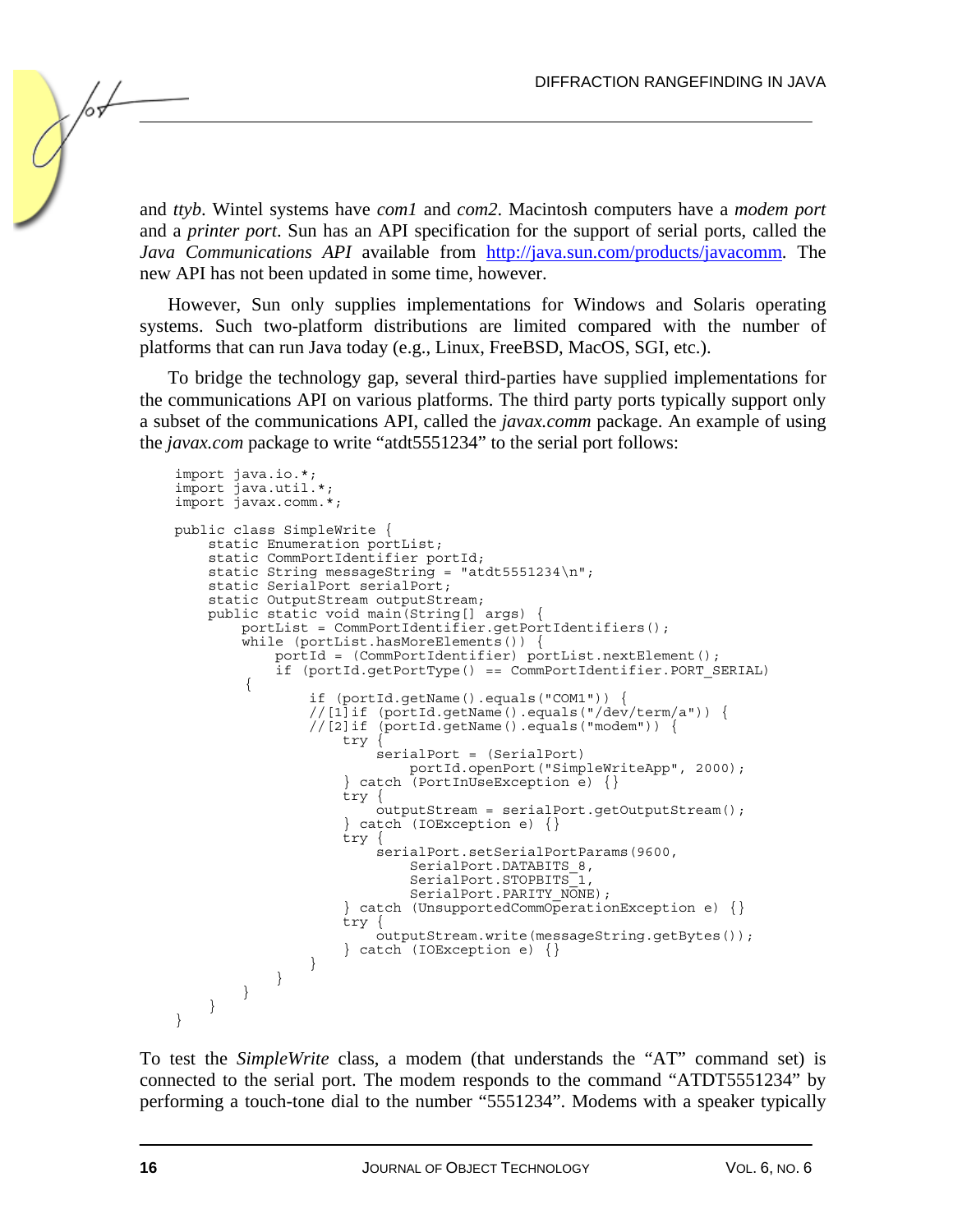also emit audible tones (even when they are not connected to phone lines). Note that on a Sun the serial port is called *ttya*. On the Mac, the serial port is called *modem*.

To digitize an object in 3D, we use a serial-port interfaced stepper motor to drive an x-y table. This is shown in Figure 1.



Figure 1. The x-y Table with Calibration Wedge

Figure 1 shows an image of the x-y table with a sample target (a calibration wedge).



Figure 2. The Serial Port to Stepper Motor Controller

Figure 2. shows the stepper motor controller used to drive the turntable from the serial port. The controller contains driver electronics for 6 stepper motors which are able to drive a full, six-degree of freedom robot arm, as well as the turn-table, and an x-y table. The string "M 0,0,0,0,0,1,0" causes the x-y table's stepper motor to move single step.

## 3 VIDEO DIGITIZATION IN JAVA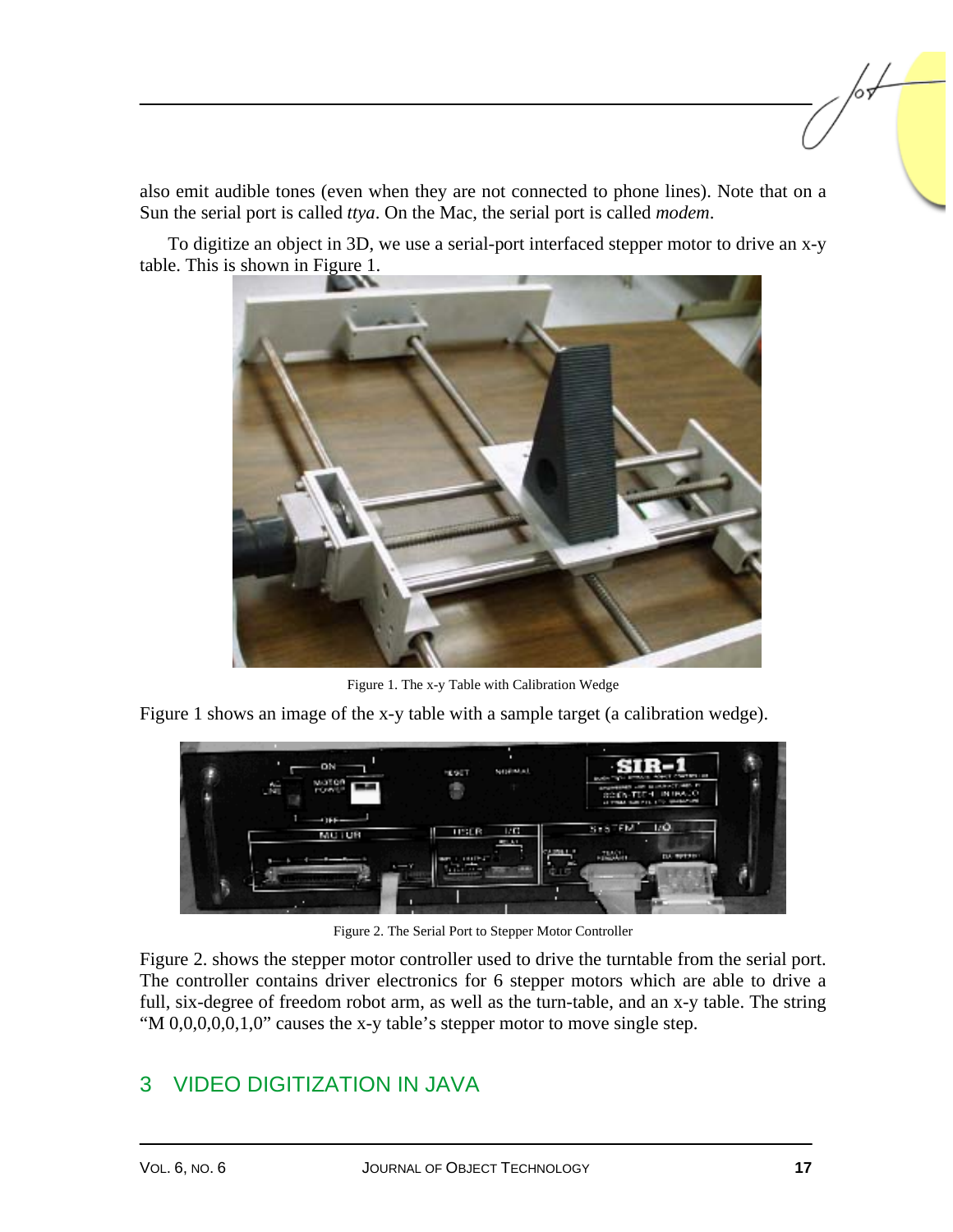To perform embedded machine vision tasks in Java, we grab frames from a video source. This feature is mentioned by Sun's Java Media Framework (JMF) API.

Another solution to video capture (available only for MacOS and Windows, as of this writing) is Apples' *Quicktime for Java. This* has been tested with a variety of video cards on both Windows and MacOS platforms. Two books with identical names (*QuickTime for Java*) have been published on the subject [Maremaa][Adamson]. Once the *Quicktime for Java* package is installed on the system, the following code enables the grabbing of a video frame:

```
import java.awt.*; 
import quicktime.qd.*; 
import quicktime.*; 
import quicktime.std.StdQTConstants; 
import quicktime.std.sg.*; 
import quicktime.app.image.*; 
import java.io.*; 
public class FrameGrab 
      implements 
      StdQTConstants { 
//the method will grab a frame as a Pict file and print "click" 
      public static void main (String args[]) { 
        FrameGrab fg = new FrameGrab();
         fg.snapShot(); 
         System.out.println("click"); 
 } 
      private SequenceGrabber sg; 
//the method will return a JAVA Image if given a Pict instance 
      public static Image pictToImage(Pict inPict) { 
        ImageData id = null; try { 
 id.fromPict(inPict); 
         } catch (Exception e) { 
         System.out.println(e);
\{\cdot\}QDRect r = id.getDisplayBounds();
        Image i = null; try { 
i = Toolkit.getDefaultToolkit().createImage(new 
                 QTImageProducer( 
                       id, new 
                              Dimension( 
                              r.getWidth(), r.getHeight()))); 
 } 
         catch (Exception e) { 
          System.out.println(e); 
 } 
      return i; 
 } 
//will promt for a filename and call toFile(String fn) 
      public void toFile() { 
                 FileDialog fd = new FileDialog( 
                new Frame(), 
                 "Gimme a pict name", 
                 FileDialog.SAVE);
```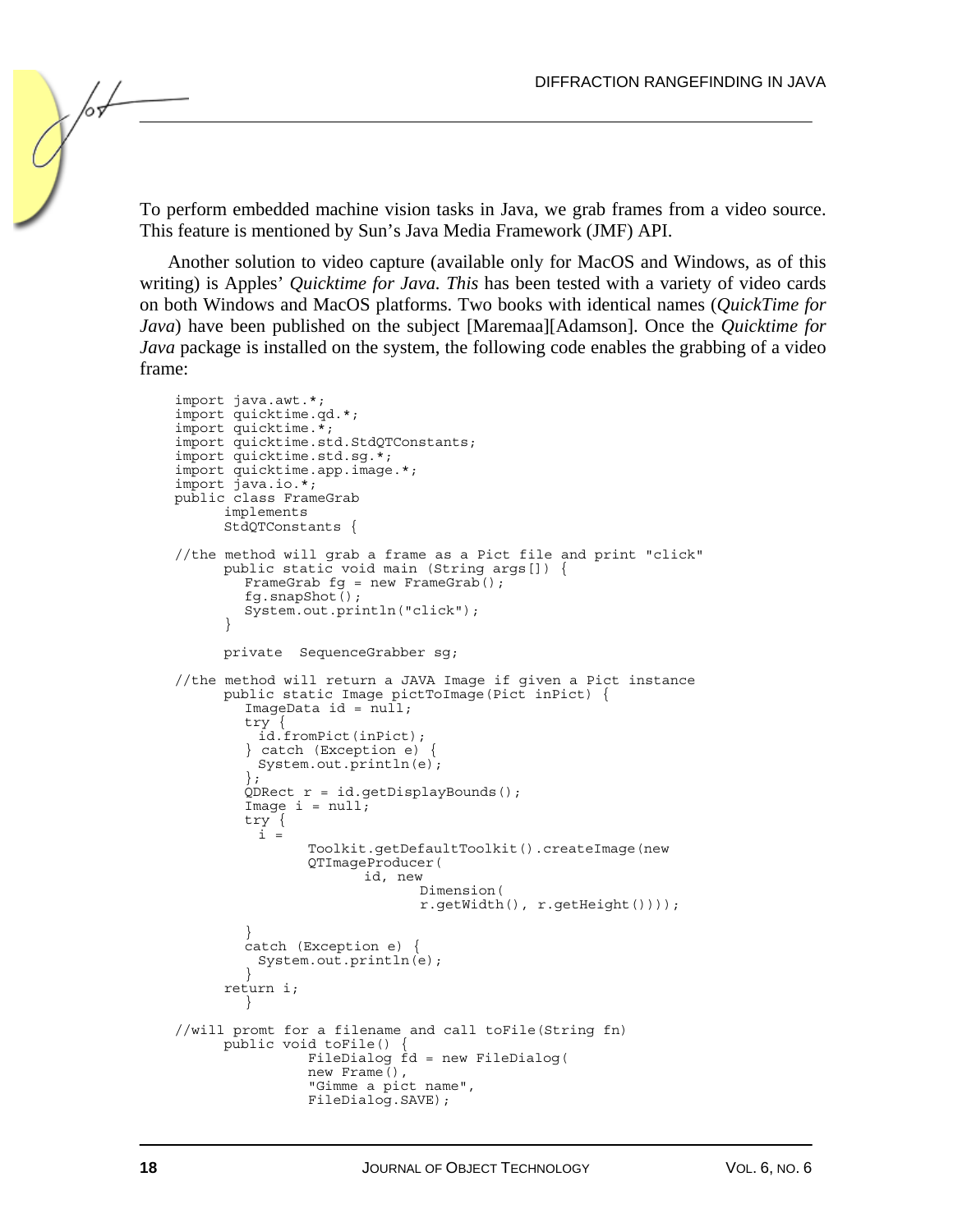```
 fd.show(); 
           String fn= fd.getDirectory()+fd.getFile(); 
           toFile(fn); 
       } 
//it will save the grabbed Pict object under the name fn 
       public void toFile(String fn) { 
          File file = 
           new File(fn); 
         Pict p = getPic();
          try { 
           p.writeToFile(file); 
 } 
         catch (Exception e) { 
           System.out.println(e); 
          }; 
       } 
//will returns a Java Image of the grabbed frame 
       public Image getImage() { 
      return pictToImage(getPict());
 } 
//will return a Pict instance of the grabbedd frame 
       public Pict getPict() { 
         try { 
          sg = new SequenceGrabber(); 
 } 
          catch (Exception e) { 
           System.out.println(e); 
          }; 
          int offScreenDepth=8; 
          int grabPictFlags = 
                seqGrabToMemory | 
                 seqGrabPreview |
                  seqGrabRecord | 
                  seqGrabPlayDuringRecord ; 
          QDRect bounds=new QDRect(256,256); 
        Pict p = null; try { 
           p = Pict.fromSequenceGrabber( 
                  sg, 
                  bounds, 
                  offScreenDepth, 
                  grabPictFlags); 
 } 
         catch (Exception e) \{\};
          return p; 
       } 
//used internally by main; handles the QTSession and grabs a frame as a 
         Pict file 
       private void snapShot() { 
           try{ 
           QTSession.open(); 
           toFile(); 
          } catch (Exception ee) { 
           ee.printStackTrace(); 
           QTSession.close(); 
 } 
       } 
}
```
/or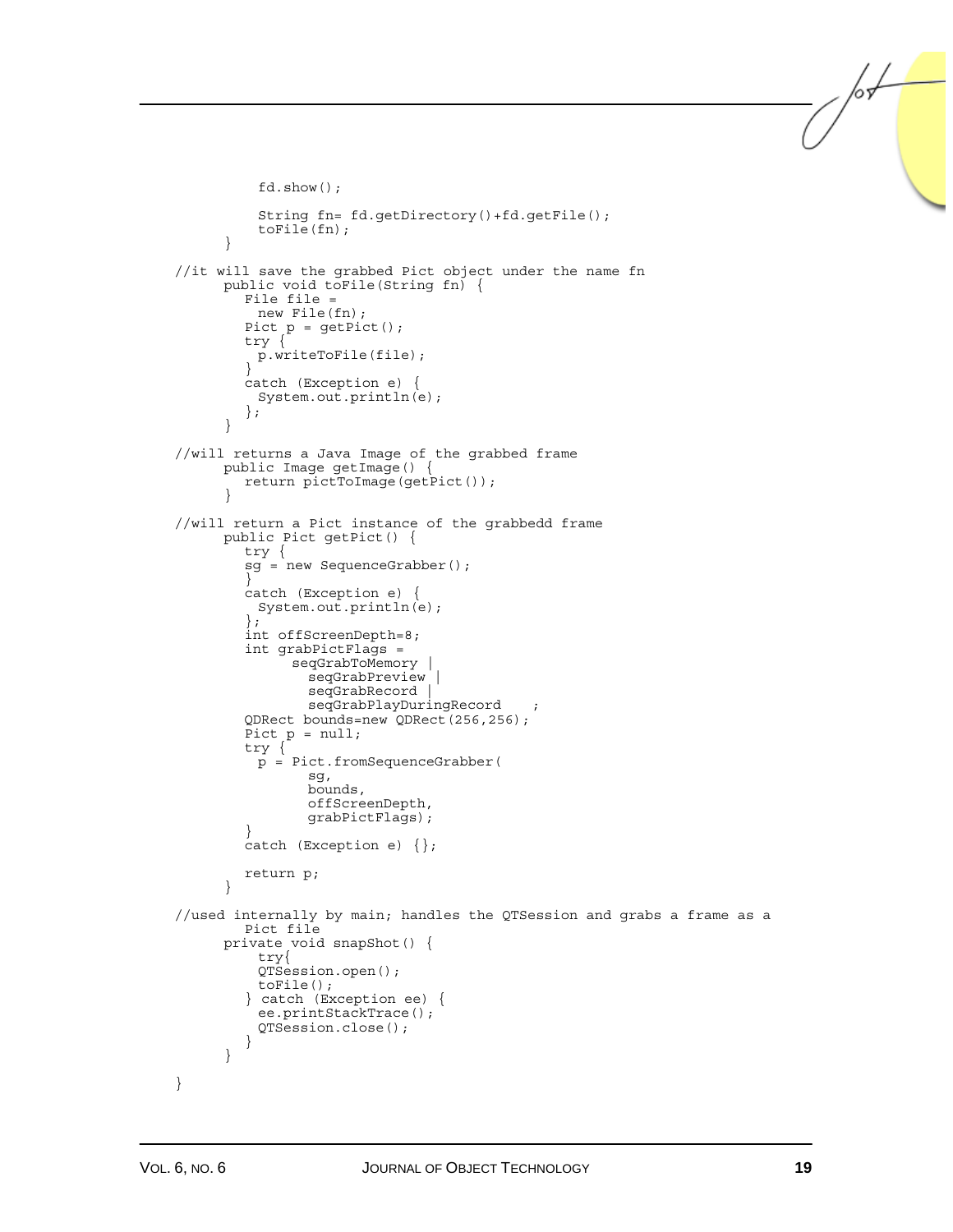An instance of a Java *Image* is returned with the invocation of:

```
FrameGrab fg = new FrameGraph();
Image \text{img} = fg.getImage();
```
This greatly simplifies the cross-platform porting of embedded machine vision software and provides a high-level object-oriented interface for the programmer to obtain images online. Facilities are also present in the *FrameGrab* class to save the image to a file using the *PICT* file format. We have software for support of other file formats too, including PPM and GIF.

The *Kahindu* program (described in [Lyon 99]) contains a large API for image processing. The *Kahindu* program contains over 123 files with features that include wavelet processing, convolutional filtering, transforms, etc. *Kahindu is* supplied with source code and is written in 100% Pure Java. Once the *QuickTime for Java* package is introduced, the code becomes "impure" Java. Thus, there are two versions of the *Kahindu* program, one with *QuickTime for Java* and one without. This is a natural course of events when experimenting with a new API, and probably cannot be helped.

The primary reason for establishing a 100% Pure Java version version of the program is to make clear that it requires no special API's. Once we limit ourselves to an API with a native implementation, the number of platforms that can be supported is greatly reduced.

#### 4 RANGEFINDING VIA DIFFRACTION IN JAVA

We use diffraction range finding to scan a target in 3D. Scanning is performed with a video camera, x-y table, diffraction grating and a source of illumination. The introduction of a diffraction grating into the digitization system enables ranging into concavities because of how light is bent when it passes through the grating. In the far-field, a diffraction grating bends light in accordance with the diffraction equation, namely that the sum of the sines of the angles passing through the grating varies in inverse proportion to the gratings' pitch. Diffraction range finding theory has been discussed at length in [DeWitt and Lyon A].

In order to simplify the design of diffraction range finders, a Java program was developed called *DiffCAD*. This program remains unique, as far as we know, in that it is the only program available for the design of diffraction range finders and first appeared in [Lyon and Rao].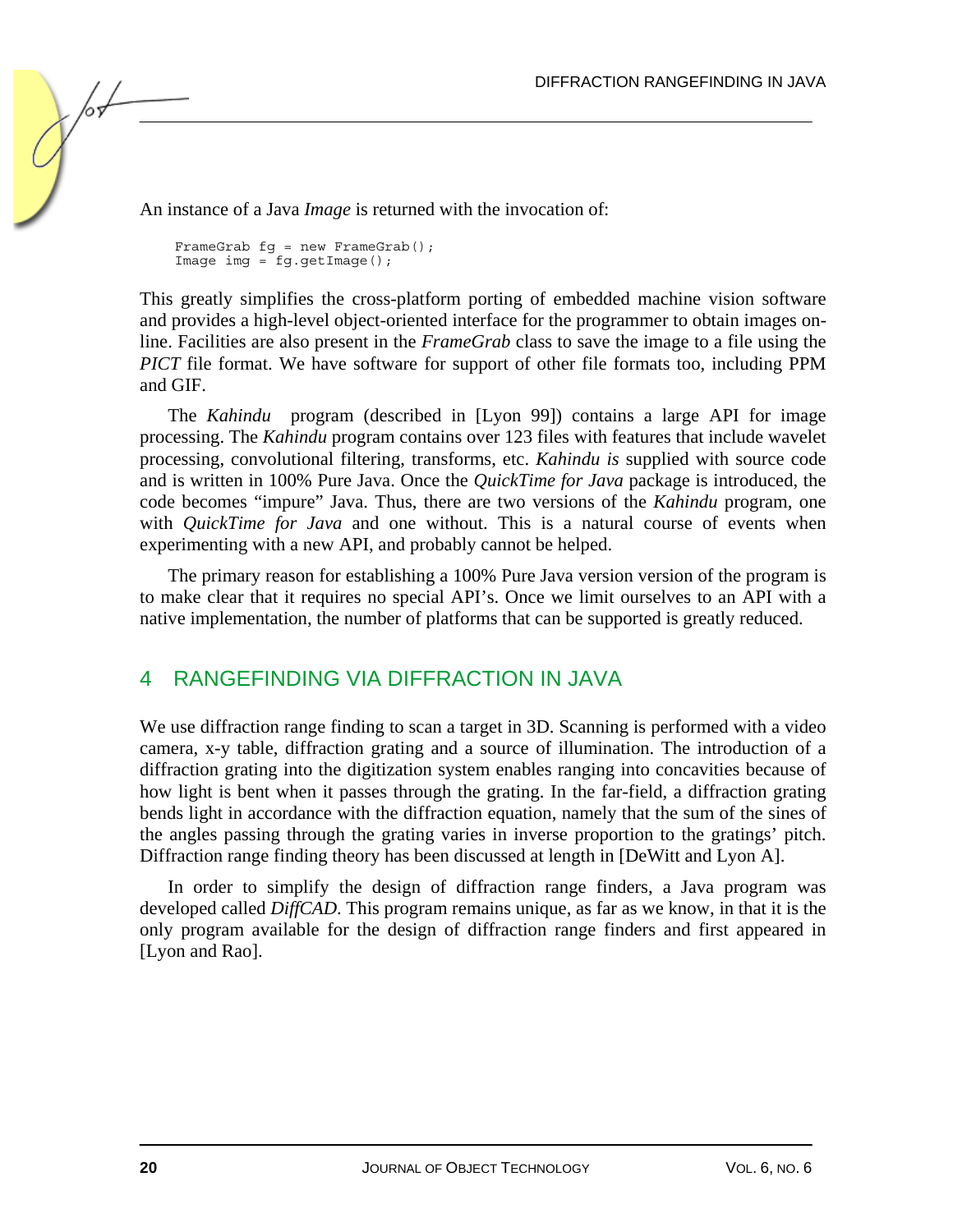

Fig. 3. Output of the *DiffCAD* Program

Fig. 3 shows the output of *DiffCAD.* The center of a pin-hole camera is labeled *PC*. The left and right side of the grating is labeled *G1* and *G2*. The center of the front of the laser is labeled *PL*. The distance between the slits in the diffraction grating is called the *pitch* of the grating. This varies linearly as a function of displacement across the grating.

A strip of light leaves the laser at *PL* and strikes the target at points represented by the green dots. Light is reflected from the green dots through the grating. The light rays are bent in accordance with the geometric model of diffraction and pass through the pin-hole in the camera, *PL*.

The camera, laser, grating, illumination wavelength, etc., are all manipulated by the user during interaction with the *DiffCAD* program. Response and redraw times are less than a second, even on the slowest of machines. This type of optical modeler allows users to get a good simulation of diffraction range finder performance for a variety of configurations. Such a modeler makes optical design accessible, without having to grapple with cumbersome mathematics.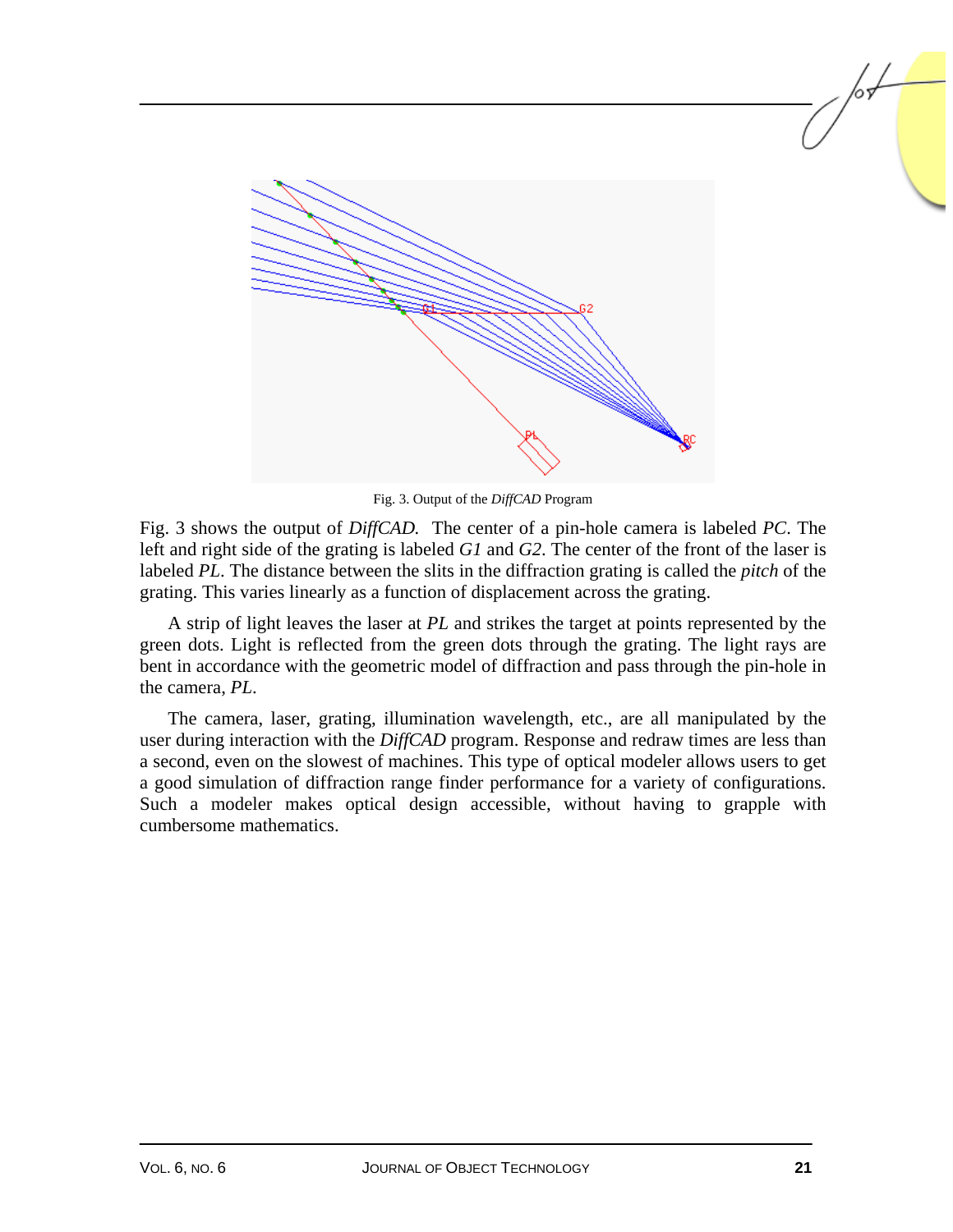

Fig. 4. Photo of the Bench

An optics bench is provided, with accessories, to enable experimentation with a variety of configurations. A photo of the optical bench, with accessories is shown in Figure 4. The laser is shown on the left, the camera and diffraction grating are shown on the right. One property of interest is that the variable pitch diffraction grating enables a folding-back of the rays.



Figure 5. Set-up showing rays folding back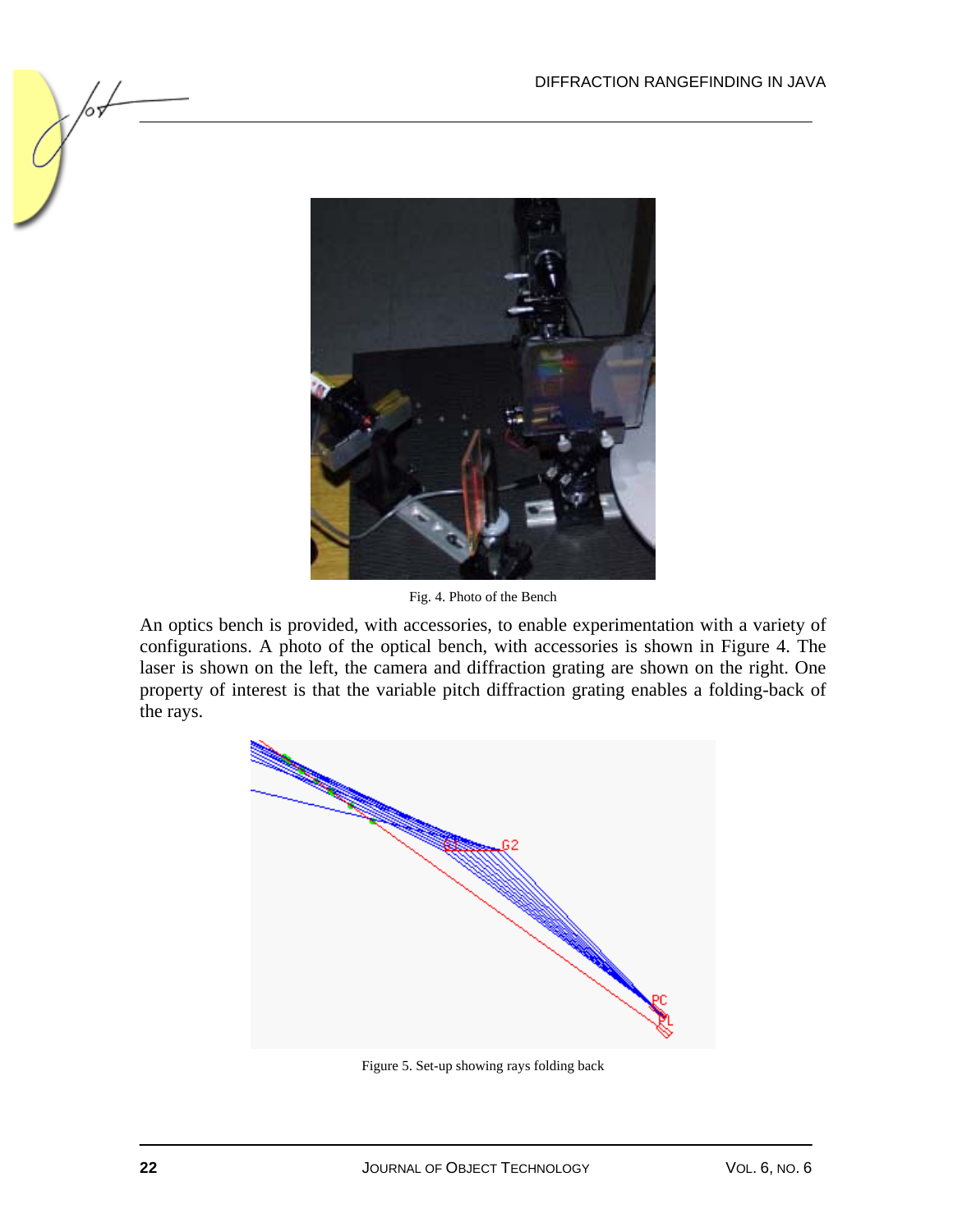Such a system enables the ranging of a target such that accuracy may increase at a large offset, and then fall off rapidly. This type of change in accuracy is not typical of triangulation range finding systems.



Fig. 6. Accuracy Can Increase with Increased Offset.

Fig. 6 shows an image from the camera of an illuminated stepped wedge viewed through a variable pitch diffraction grating. This phenomenon, first predicted by *DiffCAD* and shown in Fig. 5, is atypical of most range finders. The phenomenon is the subject of an improvement patent [Ditto and Lyon 1997]. Fig. 5 shows an image, whose peak uses 182 pixels to measure a 2.54 mm step. This gives an accuracy of 13.8 microns with a 200 mm offset.

It has been shown that using an illumination source that is coaxial with respect to the camera enables an increase in occlusion immunity with respect to stereo gram based techniques. Diffraction systems have been used to range into holes of Fibre optic spinnerets. Such systems have holes that are 2.5 mm long and 0.2 mm in diameter [Wei et Al.] [DeWitt and Lyon B].

#### 5 IMAGE PROCESSING IN JAVA

Image processing is an essential part of any embedded machine vision system. As a result, a 100% Java solution has been brought to market in the form of a book [Lyon 99]. Source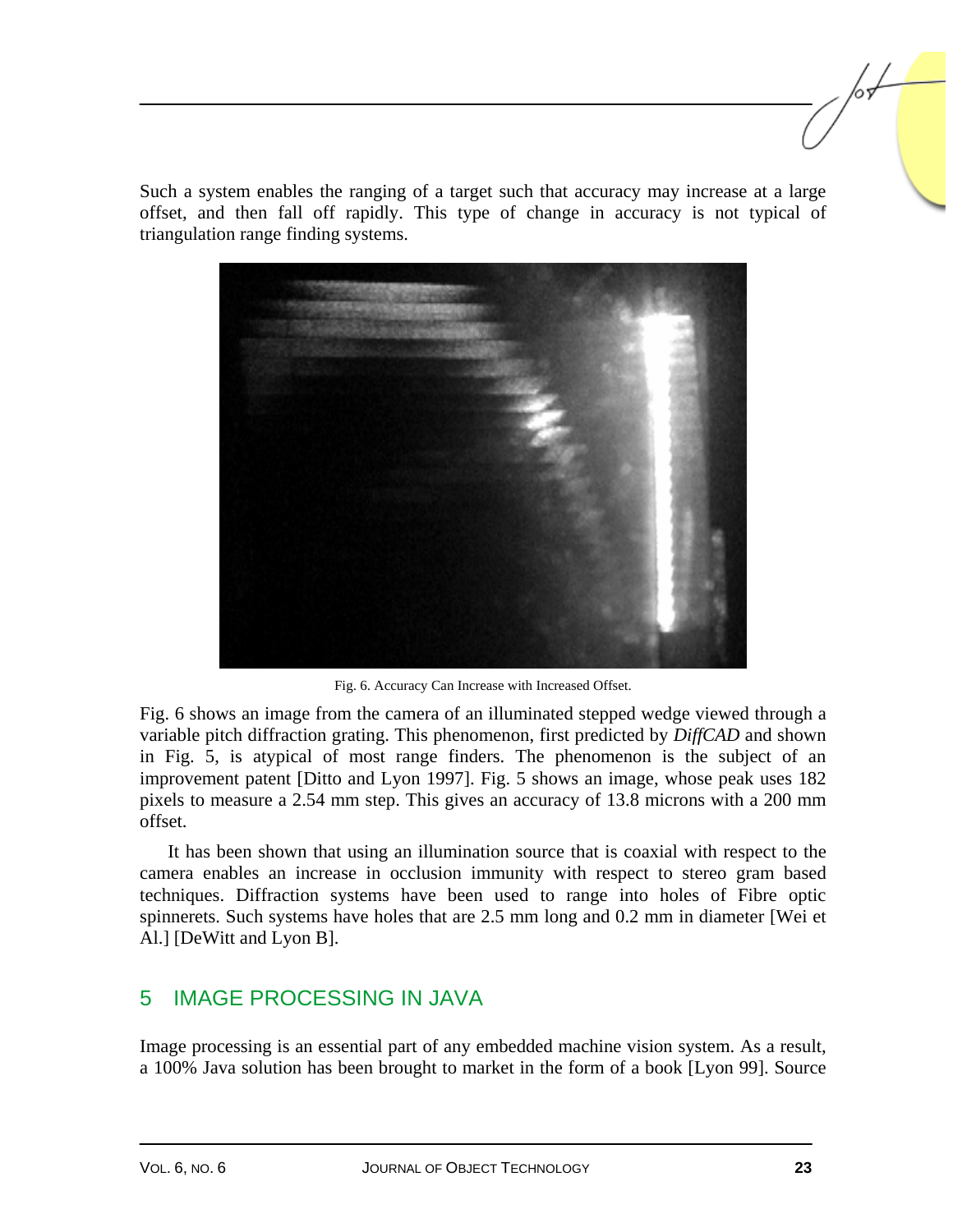code is available from http://www.docjava.com and is called *Kahindu* (named for a region of Kenya that produces AA coffee).

Real-world image processing hardly ever works as simply as text-book image processing. For example, using one type of diffraction element, five orders of diffraction are visible at once, as shown in Figure 7.



Fig. 7. Five orders of Diffraction

We isolated the brightest order of diffraction and turn it into a single pixel-width wide edge. After several experiments, a process was found that produced Figure 8.



Fig. 8. A Single Pixel-Width Wide Diffraction Order

Fig. 8 shows a single pixel-width wide edge extracted from Fig. 7. The processing that produced Fig. 8 included low-pass filtering, thresholding, skeletonization, median square filtering, more skeletonization and another thresholding. Such ad-hoc image processing is arrived at only through repeated experiment.

### 6 COMPUTER GRAPHICS IN JAVA

There are several pure Java implementations of 3D graphics packages available. We use a package by Peter Walser called *idx3d* (available at http://www.vis.inf.ethz.ch/students/ pwalser).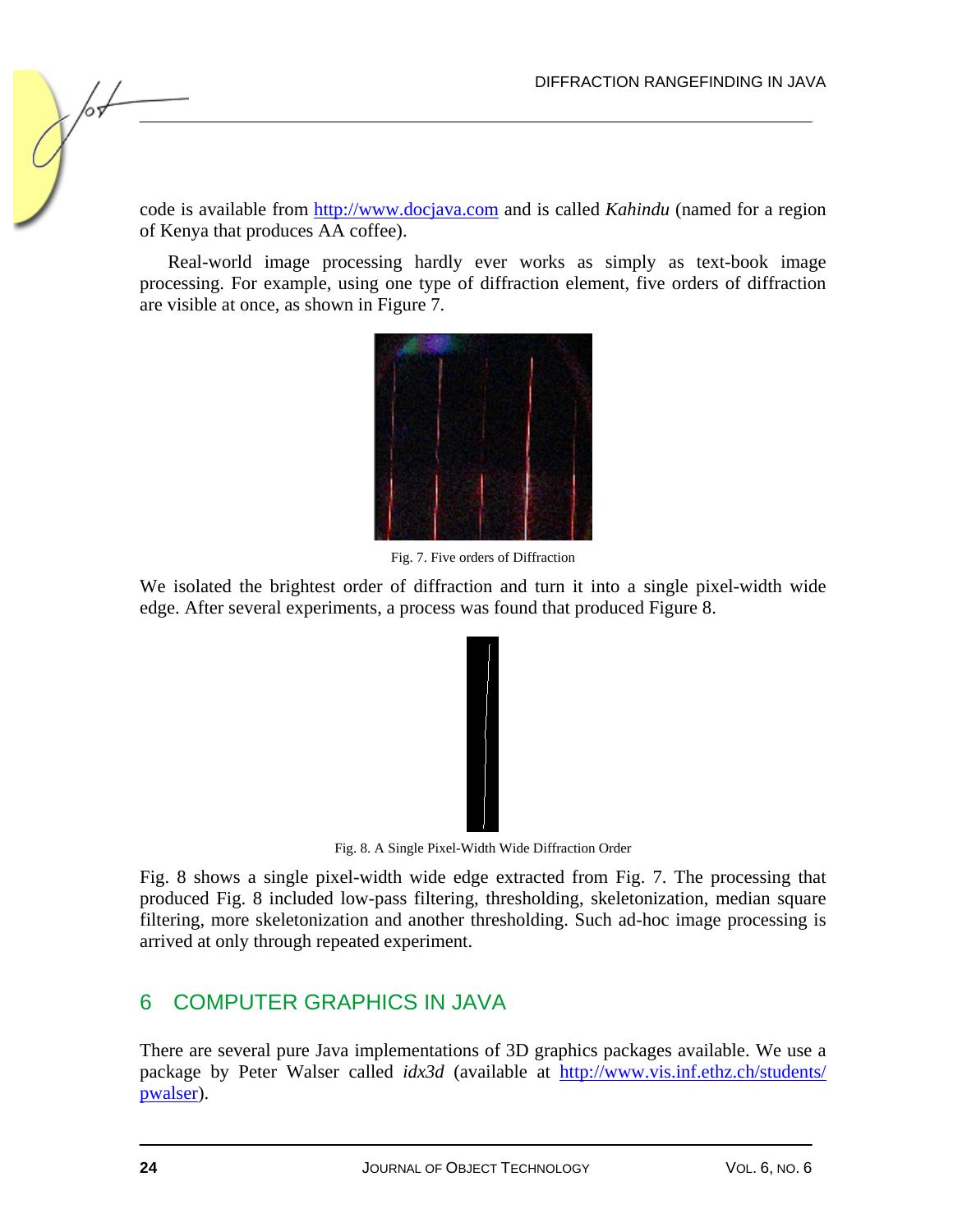Embedded Java solutions typically have a small API implementation and probably lack non-core API's, like Java 3D and JAI. It is only with a 100% Java solution that 3D and image processing features can be brought to market on an embedded system with minimal porting effort. Thus, the non-hardware, non-native implementations of an API are better suited for a wide variety of embedded hardware.

The *idx3d* package is written in only 2,500 lines of Java code, and as such provides only a subset of the features present in Java 3D. However, the entire package represents less than 80k bytes of class files and thus has the advantage of a small foot-print. Features supported include height-field rendering, texture mapping and polygon boundary representations. We are currently working on improving the rendering algorithms and expanding the geometric representations.

The *idx3D* package is able to display, rotate, translate and render (using smooth shading, wire-frame or texture mapping). The rate of rendering is a function of the CPU speed and the implementation of the just-in-time compiler. A scan of a 3D resolution target (the calibration wedge) permitted a reconstruction that could be viewed in real-time. Fig. 9 shows a wire frame rendering of a wedge.



Fig. 9. A Wireframe Rendering of the Calibration Wedge

A simple smooth shading is also available. Fig. 10 shows a smooth shaded version of the wedge, as viewed from two angles.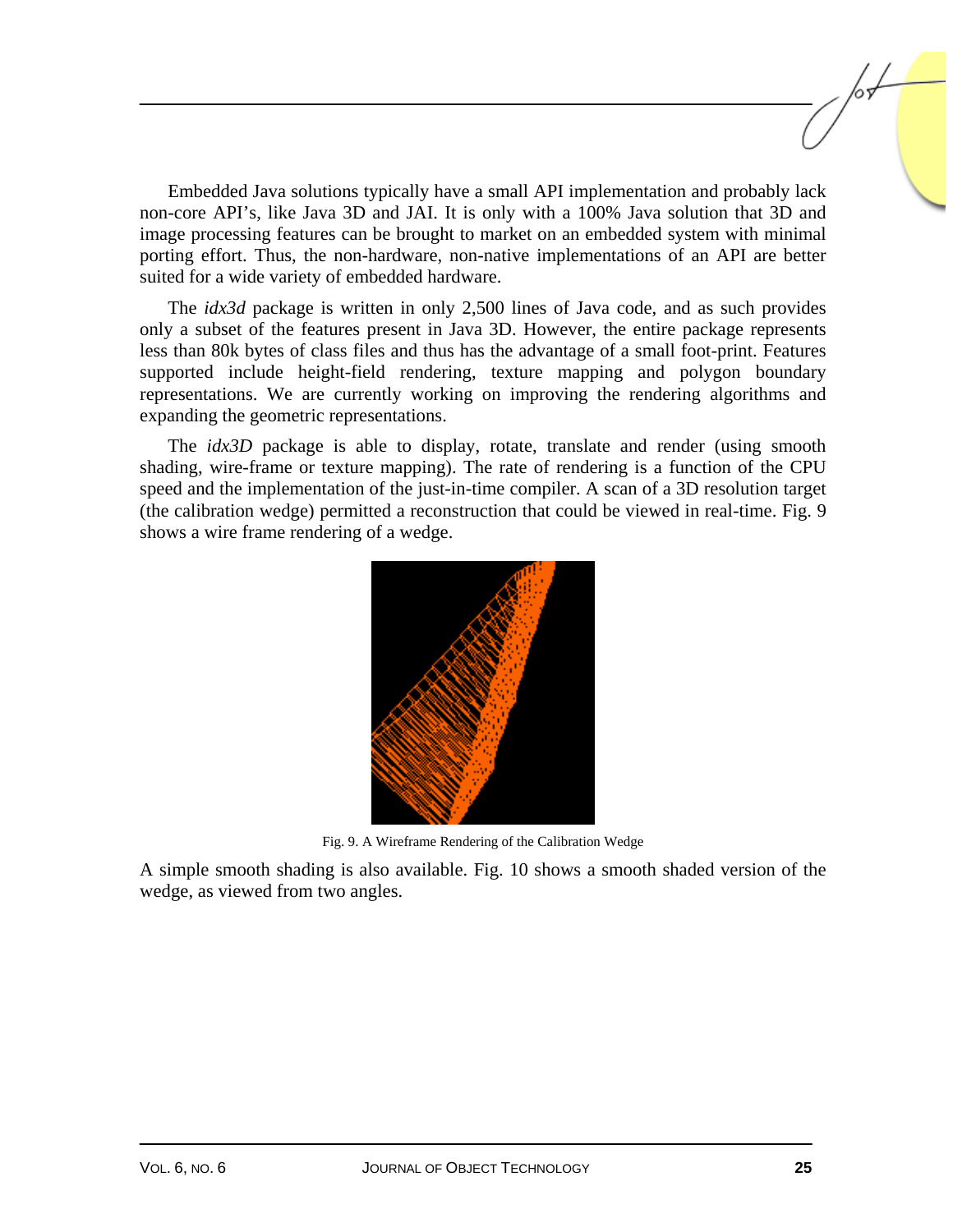

Fig. 9. A Wireframe Rendering of the Calibration Wedge

A simple smooth shading is also available. Fig. 10 shows a smooth shaded version of the wedge, as viewed from two angles.



Fig. 11. Keyboad to be scanned.



Fig. 12. Scanned in Keyboard with Smooth Shading

Fig. 12 shows the keyboard rendered using smooth shading. The classic problem with this type of scanning is to determine what a good edge is in the face of specular noise from the surface of the image. Such sub-problems are addressed using a variety of techniques (surface smoothing, noise models, etc.) and are beyond the scope of this paper.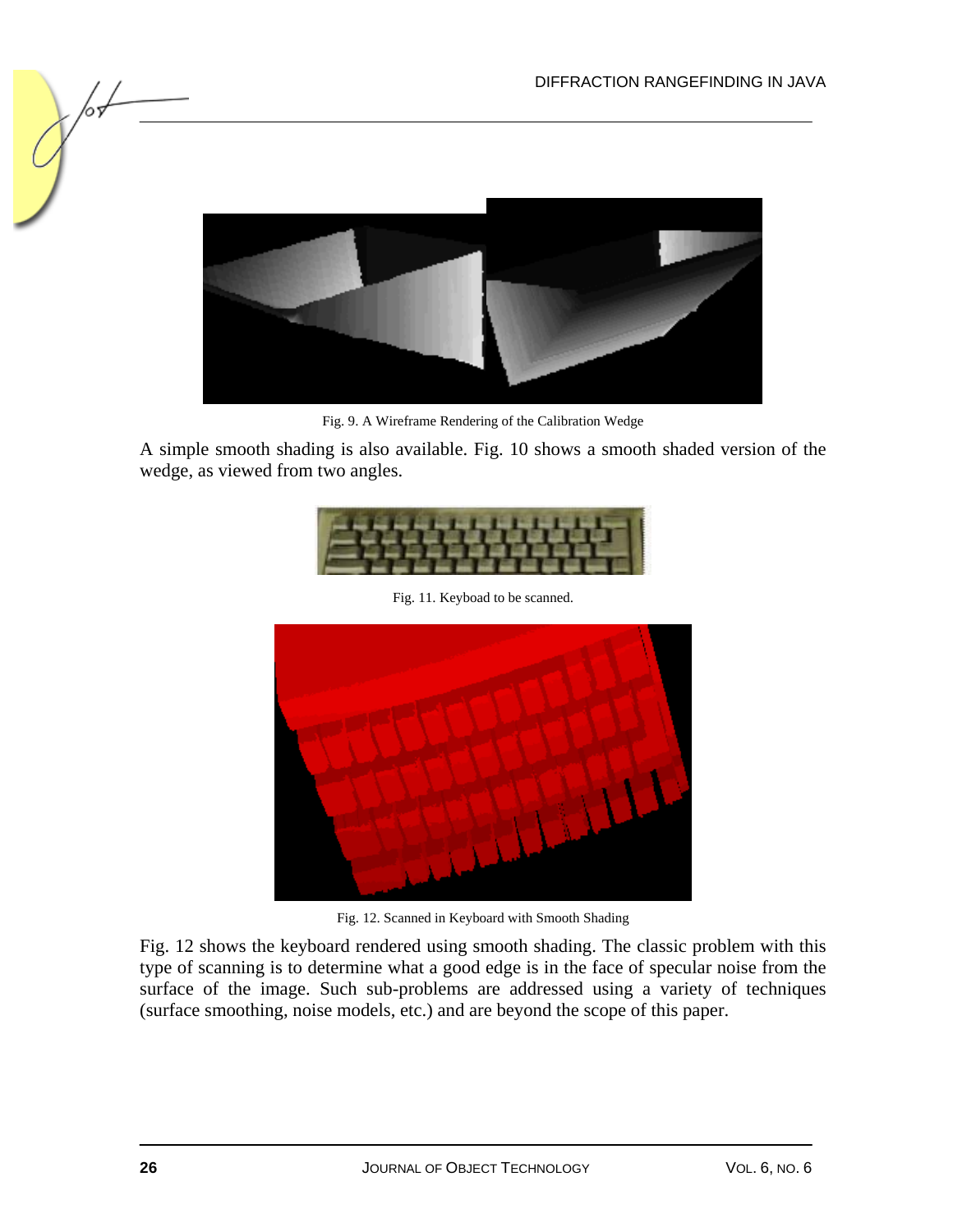## 7 CONCLUSION

We described a prototype of a diffraction range finding camera implemented in, and simulated by, Java. This is the first such prototype, as far as we know. The system is novel both because it uses diffraction range finding to digitize objects and because it uses only the Java language for image processing, simulation and control.

Writing device drivers in Java is eased by API's for driving the serial port and video digitizer. With support for video digitization and serial port I/O a wide variety of image processing systems become possible. As the API's are deployed on more platforms, the embedded control software should become more portable.

The use of Java to support the development of this prototype has come with a small performance cost. The advantage is portability and object-orientation in a structured and strongly-typed programming language.

While we have used a 100% Java implementation of the 3D graphics, there are native method implementations and hardware accelerators (like Java 3D) which are faster. Even so, we have seen that Java is both fast enough for 3D reconstructions and for display of wire-frame and smooth shaded models.

The source code for the programs described in this article are available from http://www.docjava.com. A more detailed exposition may be found in [Lyon and Rao] and [Lyon 99].

### LITERATURE CITED

[Adamson] Chris Adamson, *QuickTime for Java*, O'Reilly Media, Inc. 2005.

- [DeWitt and Lyon A] "Rangefinding Method Using Diffraction Gratings", *Applied Optics*, by Thomas D. DeWitt and Douglas A. Lyon, May, 10, 1995, Vol 34, No. 14, pp. 2510-2521.
- [DeWitt and Lyon B] "Three Dimensional Microscope using Diffraction Grating", Optcon, SPIE - International Society for Optical Engineering, by Thomas D. DeWitt and Douglas A. Lyon, Philadelphia, PA, October 24, 1995, 2599B-35.
- [Ditto and Lyon 1997] "Variable pitch grating for Diffraction Range Finding", By Tom Ditto and Douglas Lyon, Number 60/034,112 International Patent Pending (PCT) December 30, 1997.
- [Gordon] *Essential JNI* Java Native Interface, by Rob Gordon, Prentice Hall, Upper Saddle River, NJ, 1998.

/or